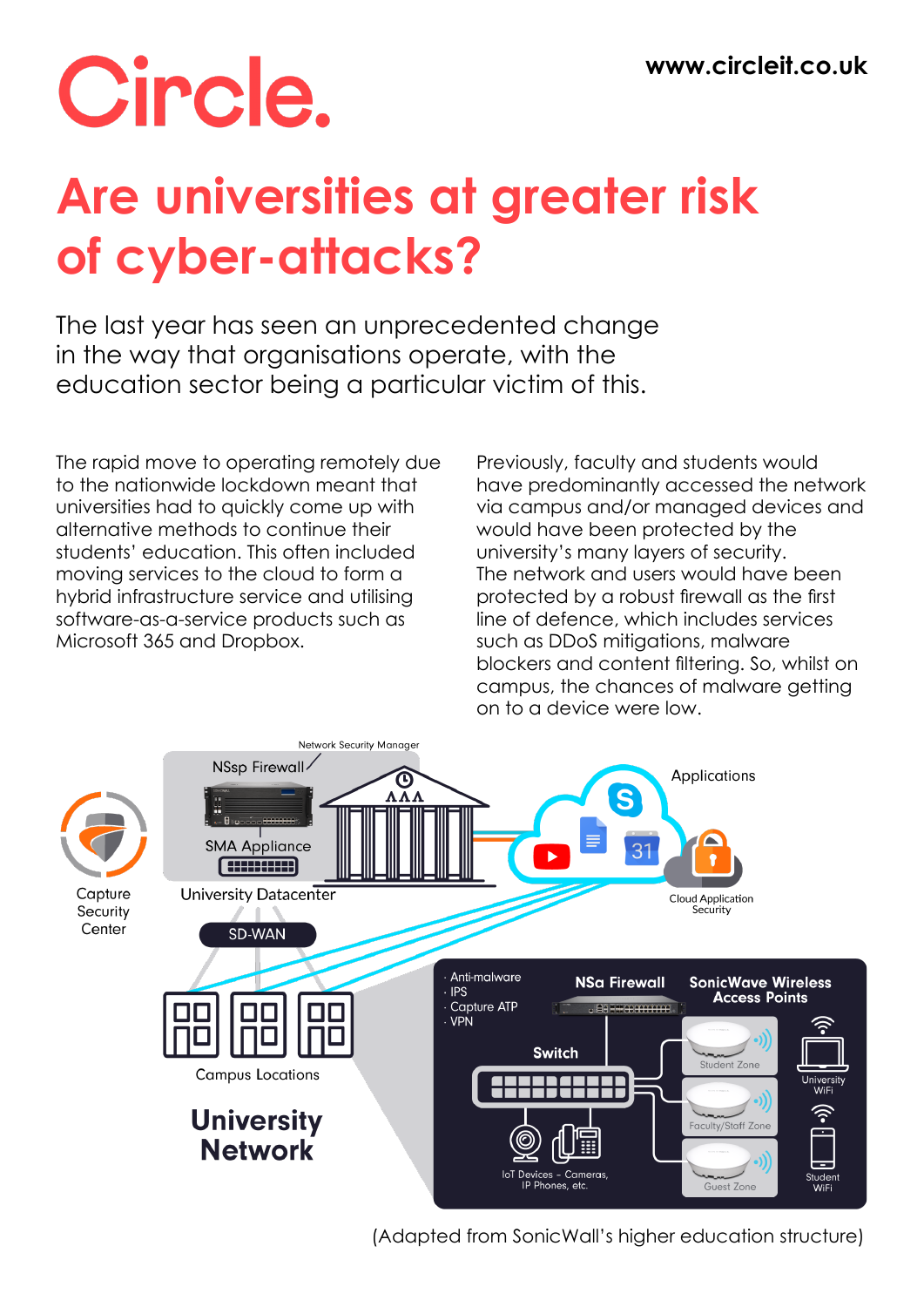**With students and faculty now accessing services remotely, those protective measures don't cover all scenarios given the new use of cloud-based services outside of the campus network.**

Policies and filters no longer restrict websites that could pose a security risk, therefore malware can find its way on to a user's device more easily, in turn putting the university's network at risk when they do remotely connect or return to campus and connect to the network.

For security and IT teams, this creates new challenges around how to manage access to services and the multitude of devices being used. They are not able to see the actions of users and therefore can't monitor behaviour for any abnormalities that could be fraudulent (without additional systems in place).



**In an interview with Jonathan Monk, IT Director at the University of Dundee, he speaks about the likelihood of whether learning at universities will return to 'normal'.**

**We are likely to see continued restrictions for some time, so institutions will need to find more advantageous ways to adapt** " tag<br>"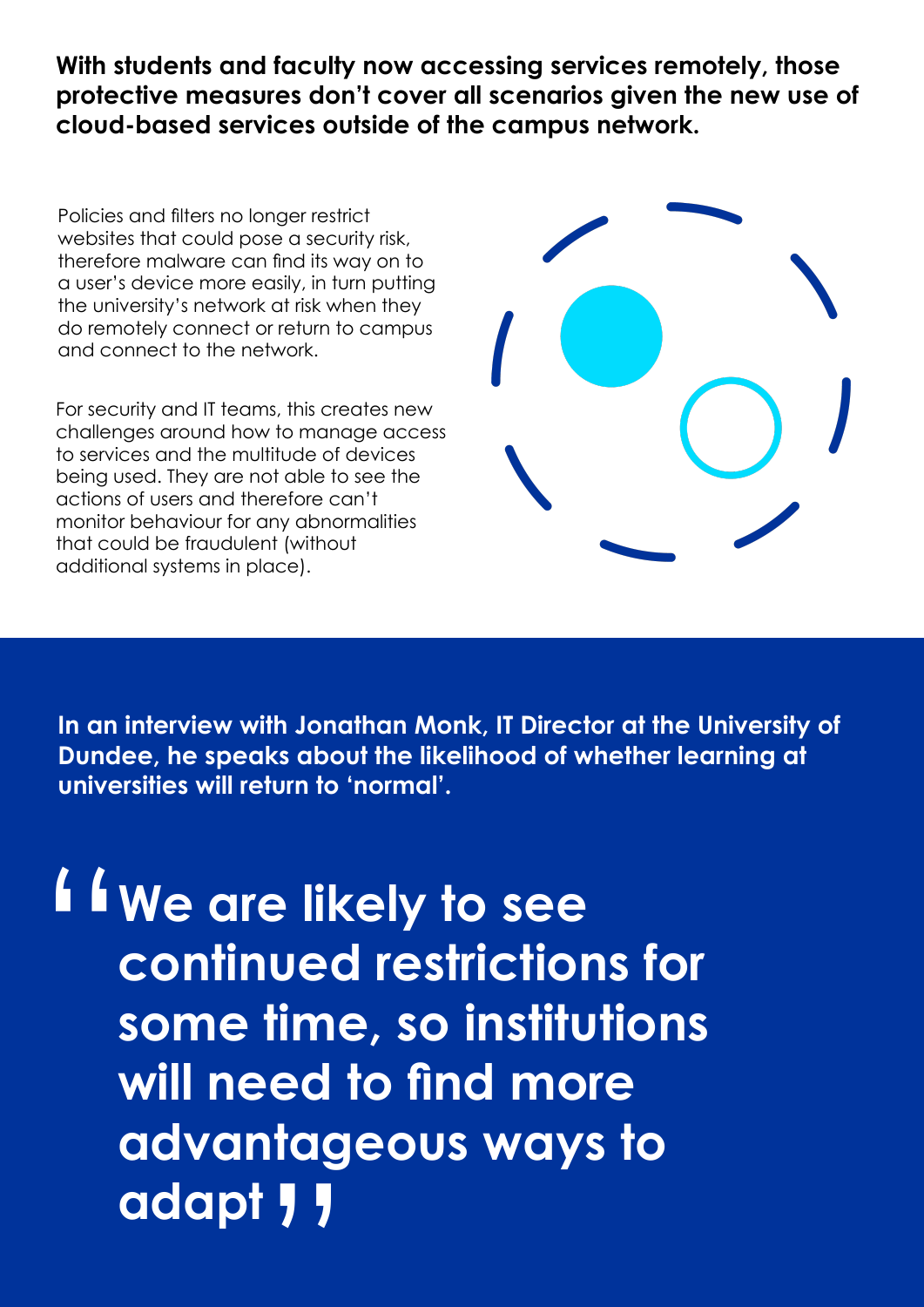As we know, Firewalls protect devices that are physically plugged in, so that defence doesn't extend off-campus. However, there are software solutions available that extend that protection outside of the network which would enable a more secure solution for longer-term remote working.

As key contributors to the economy and hubs of innovation, every university has a wealth of assets that have a significant value - from personal details and passwords to confidential research, they are a prime target for cyber-criminals looking for a lucrative opportunity.

#### **In a recent poll carried out by Top Line Comms, of the 105 universities that responded,**

 admitted to being attacked (33%)

**35 25 43** said they hadn't been (24%)



refused to answer (45%)

With the sharp move to remote teaching and learning, coupled with more advanced tactics universities have been some of the worst affected by cyber-crime in recent months.

In September of last year (2020) attacks had become so prevalent that the National Cyber Security Centre issued a cyber-security alert aimed at those responsible for IT and data protection within educational establishments in the UK in an attempt to mitigate the risk of future attacks.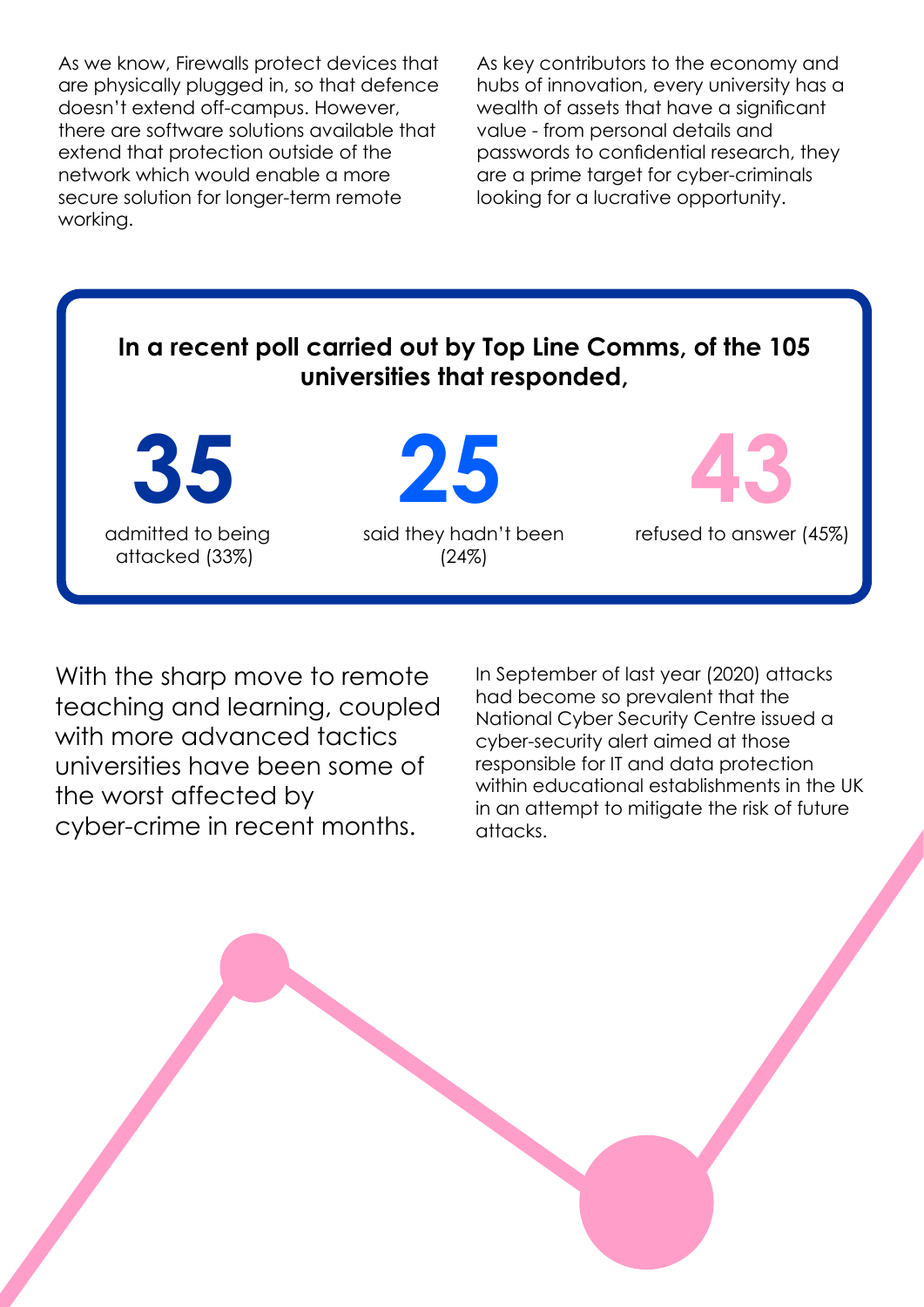#### " able to return to education<br>undisrupted **J** J **I would strongly urge all academic institutions to take heed of our alert and put in place the steps we suggest, to help ensure young people are undisrupted**  $\overline{y}$

Paul Chichester, Director of Operations at the NCSC

Unfortunately, for universities hit by ransomware, the disruption is not short-lived. When Newcastle University experienced a cyber-attack in September of last year, it left its IT systems impaired, only able to provide limited services for a number of weeks. In a recent attack on the 8th March, the University of the Highlands and Islands was forced to close multiple campuses to students.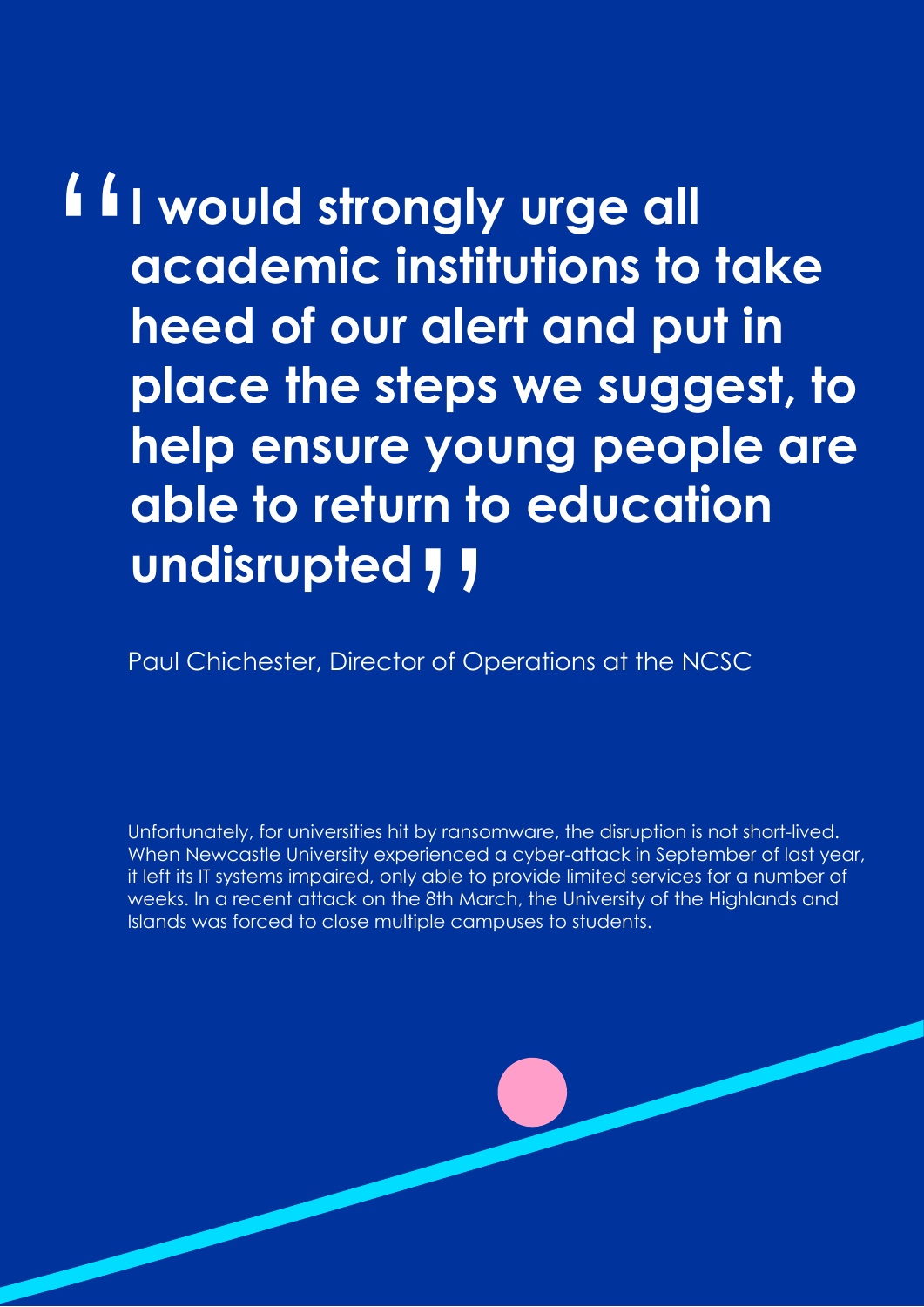## **2020 Global Cyberattack Trends**



(Source – SonicWall 2021 Cyber-Threat Report)

**It's clear to see that the pandemic has caused an increase in the risk of cyber-attacks, but these can have wider implications than just disrupted operations.**

With universities playing a vital role in the fight against COVID-19 through research and the development of the vaccine, those involved are arguably more of a target for cyber-attacks. One of the world's top biology labs, Oxford University's Division of Structural Biology, whose professors have been researching how to counter the Covid-19 pandemic were compromised in February (2021).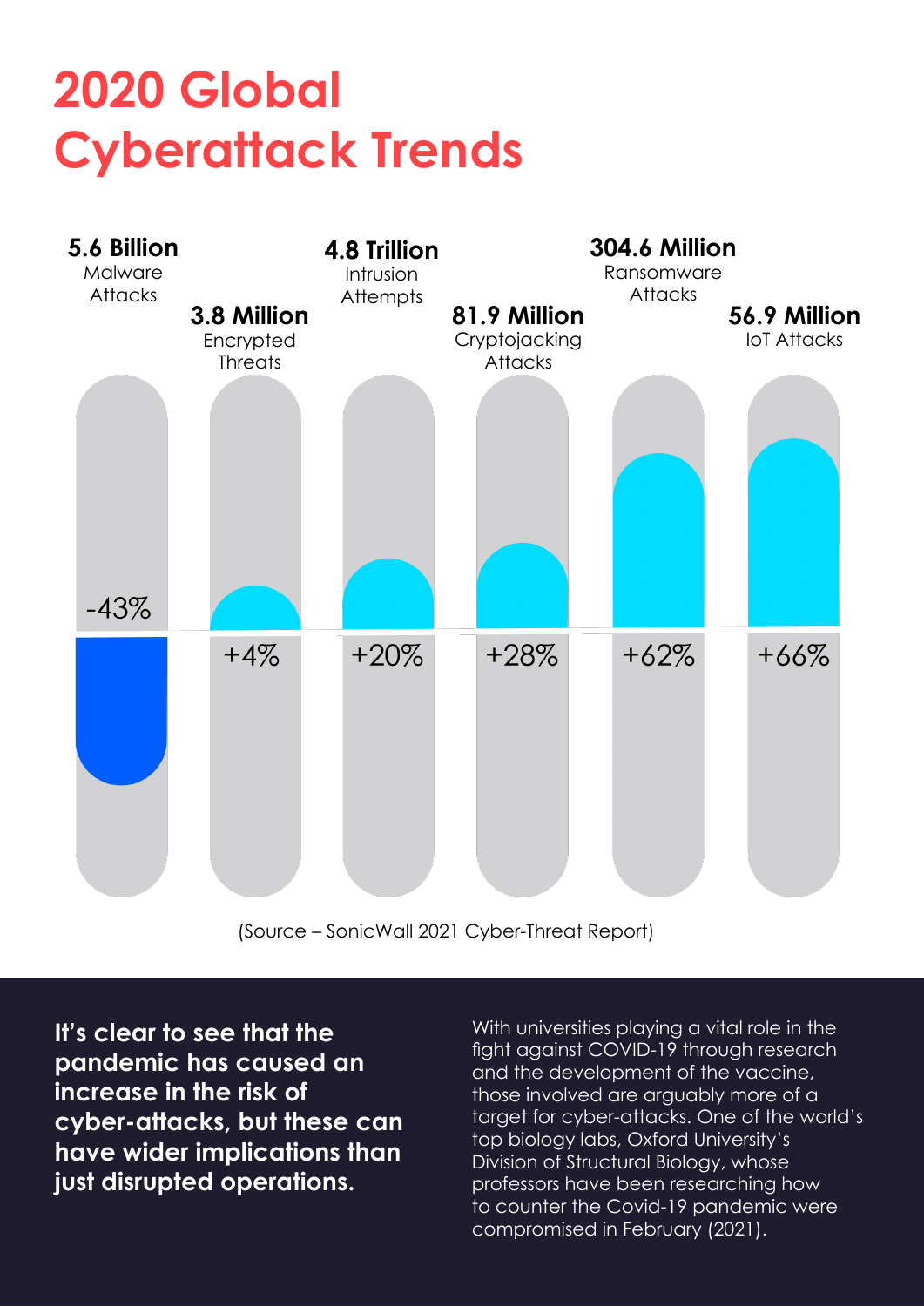

The threat actors were able to gain access to several systems, including machines used to prepare biological samples. It's currently unknown whether there have been any further implications from this attack, but it is a prime example of how a cyber-attack could potentially un-do years or even decades of vital research.

Whilst COVID-19 specific research has put some universities more prominently on the radar, the increased vulnerability can also be attributed to the technological advancement we have seen in recent years. Bring your own device (BYOD) is becoming more common and relied upon by students. With many having spent the last year working from personal devices, this trend will only become more common. Students, teachers, and other personnel bring an average of three devices per person to campus (teiss) and connect them to the WiFi, opening the entire network up to myriad vulnerabilities.

The rise in the development of the internet of things means university resources such as lab equipment, machinery and printers are increasingly being connected to the internet, making them a potential door for a threat actor. In 2017, threat actors acquired data from a North American casino by using a fish tank (Washington Post). The tank was connected to the internet via smart sensors that regulated the environment of the tank which created another entry point to the casino's network, where threat actors were able to enter and move to other areas where data was stored. So, even a seemingly 'simple' object can be used as an opportunity.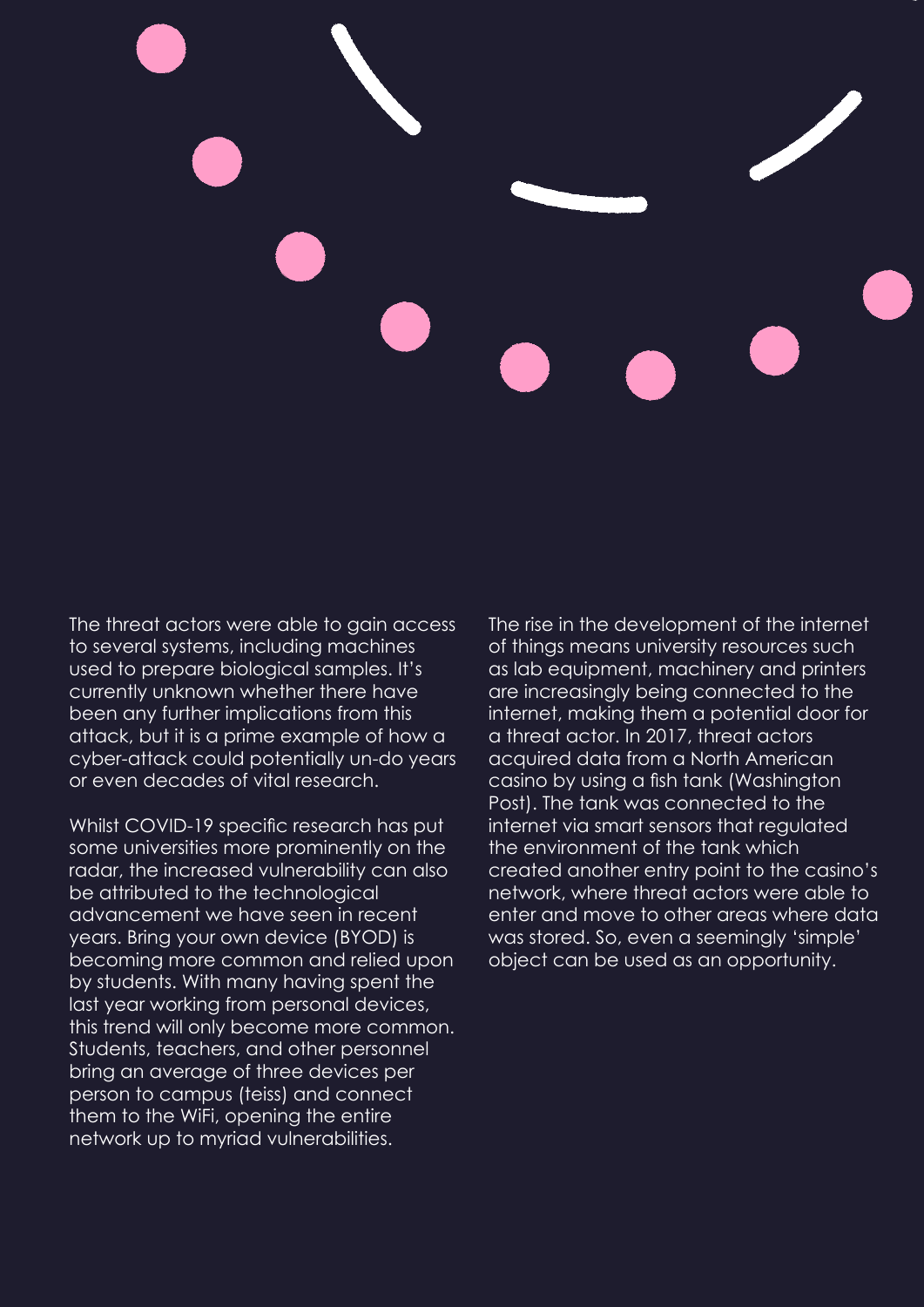Despite the notable increase in cyber-crime within the last 12 months, the vulnerabilities of educational institutions are not new.

As we know, the main cyber threats to universities are likely to be either criminals looking for monetary gain or forms of state-sponsored attacks. These often have the goal of stealing intellectual property for strategic advantage or to damage the value of research being carried out by the target university. However, motives could also be to cause disruption.



**The most prolific example of this is the 2017 WannaCry attack that infected more than 230,000 computers in more than 150 countries including the UK's NHS (Kaspersky). This caused the UK £92 million, it is arguably the largest ransomware attack we have seen.**

In cases like WannaCry, the virus, just as a biological virus would spread, does not necessarily aim to kill its host but to spread and infect as many devices as possible. So, your organisation may not be the intended victim of the ransomware, but it will still cause the same damage as if it was. However, it isn't just the security of your own IT systems that you need to consider. The security of your service and solution providers or partners also need to be taken into consideration as they can cause additional risks.

In early 2020, threat actors (suspected state sponsored) secretly broke into Texas-based SolarWind's systems and added malicious code into the company's software system that was being used by 33,000 customers The following March, SolarWinds unknowingly sent a software update to all customers that contained the compromised code, creating a backdoor to customer systems.